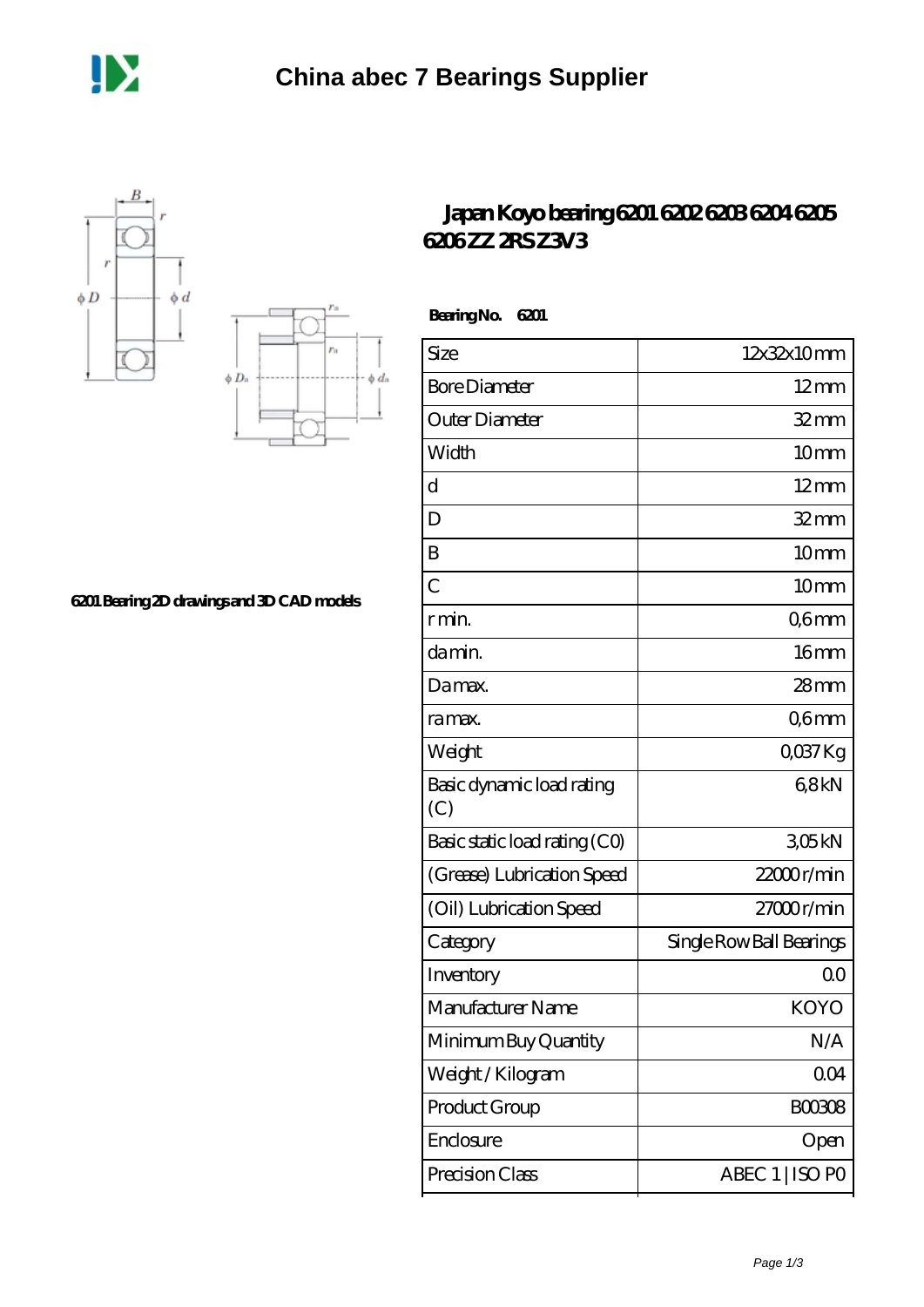

| Maximum Capacity / Filling<br>Slot | No                                                                                                                                                                            |
|------------------------------------|-------------------------------------------------------------------------------------------------------------------------------------------------------------------------------|
| Rolling Element                    | <b>Ball Bearing</b>                                                                                                                                                           |
| Snap Ring                          | No                                                                                                                                                                            |
| <b>Internal Special Features</b>   | No                                                                                                                                                                            |
| Cage Material                      | Steel                                                                                                                                                                         |
| Internal Clearance                 | CO-Medium                                                                                                                                                                     |
| Inch - Metric                      | Metric                                                                                                                                                                        |
| Long Description                   | 12MM Bore; 32MM<br>Outside Diameter; 10MM<br>Outer Race Diameter:<br>Open; Ball Bearing; ABEC 1<br>  ISO PQ No Filling Slot; No<br>Snap Ring, No Internal<br>Special Features |
| Category                           | Single Row Ball Bearing                                                                                                                                                       |
| <b>UNSPSC</b>                      | 31171504                                                                                                                                                                      |
| Harmonized Tariff Code             | 8482105068                                                                                                                                                                    |
| Noun                               | Bearing                                                                                                                                                                       |
| <b>Keyword String</b>              | Ball                                                                                                                                                                          |
| Manufacturer URL                   | http://www.koyousa.com                                                                                                                                                        |
| Manufacturer Item Number           | 6201                                                                                                                                                                          |
| Weight/LBS                         | 0088                                                                                                                                                                          |
| Outside Diameter                   | 1.26Inch   32 Millimeter                                                                                                                                                      |
| <b>Bore</b>                        | 0472Inch   12Millimeter                                                                                                                                                       |
| Outer Race Width                   | 0.394 Inch   10 Millimeter                                                                                                                                                    |
| Bearing No.                        | 6201                                                                                                                                                                          |
| r(min)                             | 06                                                                                                                                                                            |
| Cr                                 | 850                                                                                                                                                                           |
| CQr                                | 305                                                                                                                                                                           |
| Cu                                 | 0.240                                                                                                                                                                         |
| fO                                 | 123                                                                                                                                                                           |
| Grease lub.                        | 22000                                                                                                                                                                         |
| Oil lub.                           | 27000                                                                                                                                                                         |
|                                    |                                                                                                                                                                               |